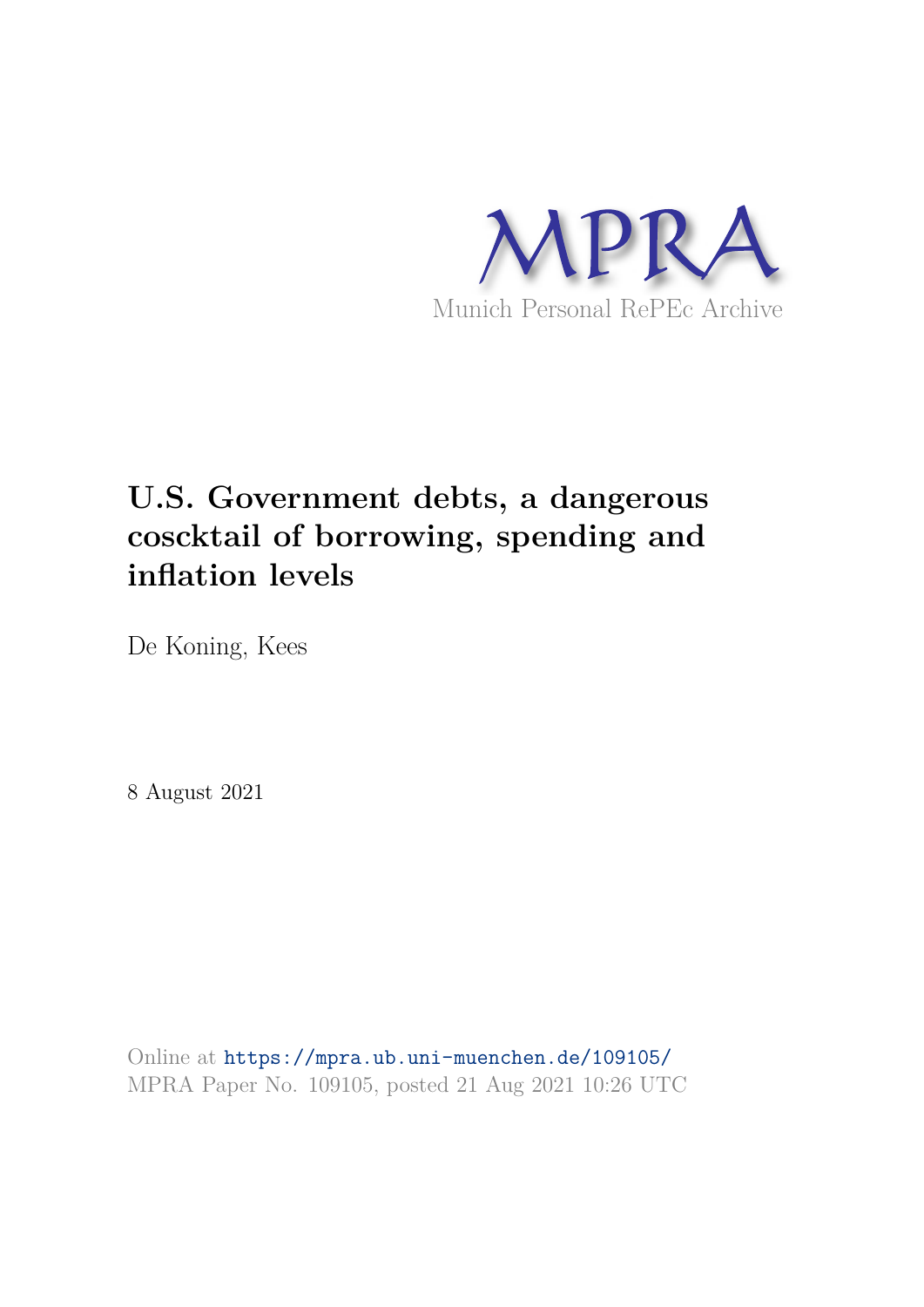U.S. Government debts©Kees De Koning

# U.S. Government debts, a dangerous cocktail

# of borrowing, spending and inflation levels

**Kees De Koning** 

8th August 2021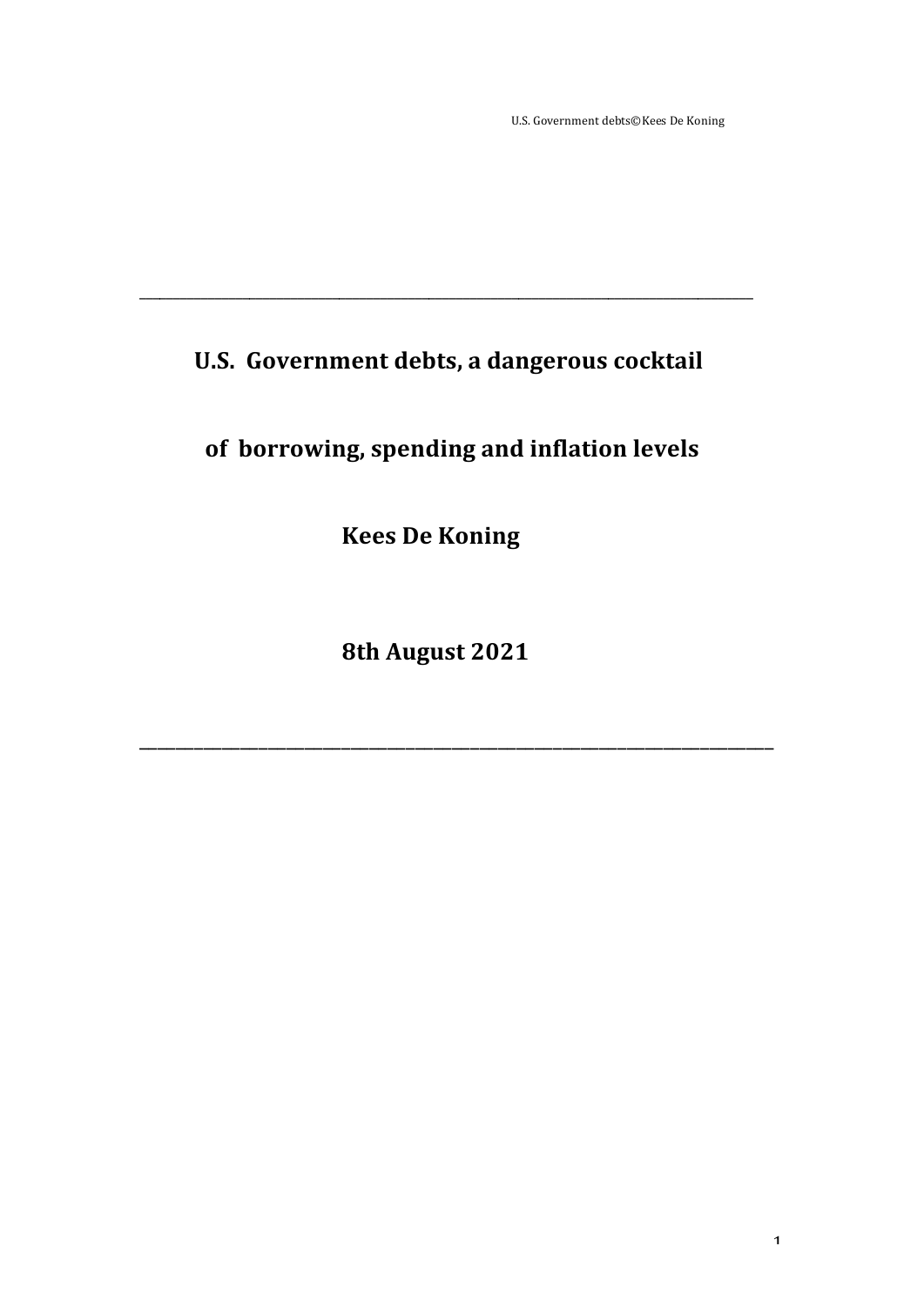U.S. Government debts©Kees De Koning

# **Table of Contents**

|                                                                    | Page |
|--------------------------------------------------------------------|------|
| Introduction                                                       | 3    |
| 1. The U.S. Government debt position                               | 4    |
| 2. Changing inflation levels and the U.S. Government debt position | 5    |
| 3. The savings-borrowings dilemma for the U.S.                     | 6    |
| 3.1 Some weaknesses in economic theories                           | 7    |
| 3.2 Some considerations about QEHE; the Why question               | 7    |
| 3.3 The How question                                               | 9    |
| 4. Some conclusions                                                | 10   |
| References                                                         | 11   |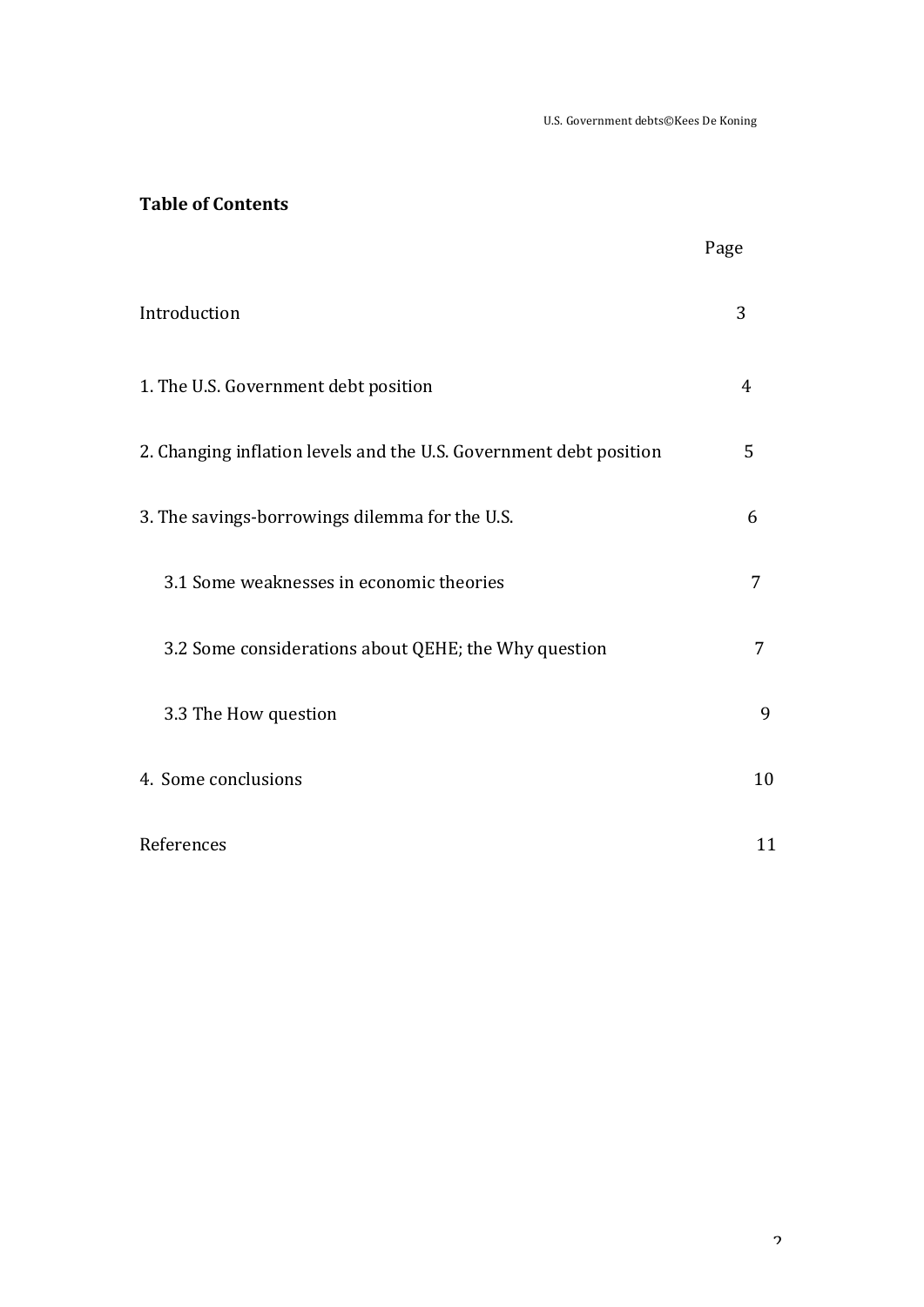#### **Introduction**

In the U.S. and in other OECD countries, government debt levels as compared to GDP have soared since 2007. According to statistics from the Federal Reserve, the U.S. government debt level reached  $62.86\%$  of GDP by Q4 2007 and the debt level has increased to  $127.52\%$  by Q1 2021.

Q4 2007 was, of course, just before the Great Recession occurred and Q1 2021 was well after the start of the Corona virus crisis.

There are three questions to be answered: the first one is who bears the costs of servicing the U.S. government debt levels; the second one is about the applicable interest rates and the third one is about Quantitative Easing  $(QE)$ , which did not exist in the U.S. until November 2008.

Whatever politicians of all convictions claim and however they use budgetary smoke screens to make their tax take look acceptable, it is the household sector that are the ultimate pay masters in whatever country. Households pay in two ways; firstly by suffering from unemployment levels over time and secondly by being the direct and indirect payees of all taxes.

A complicating factor is the level of applicable interest rates, which in the EU has gone down to the extreme level of applying negative interest rates over savings.

Simple accounting rules make a distinction between assets -the monetary value of what one owns- and liabilities -the amounts one owes to others-. Each household in the U.S. may have some assets like home equity or pension savings, but may also have debts for car loans or student debts for instance. Furthermore households hand over a substantial amount of their income to companies for their products and services on top of paying taxes directly to the U.S. government. 

The concept that a government owns assets is based on a misunderstanding. The assets are based on savings, ultimately provided by individual households, some of who may live overseas.

The aim of this paper is to illustrate that the actions of the U.S. government, including QE, do not only support economic growth levels at times, but can also create barriers to such growth. How these barriers can be turned into opportunities is the main subject of this paper.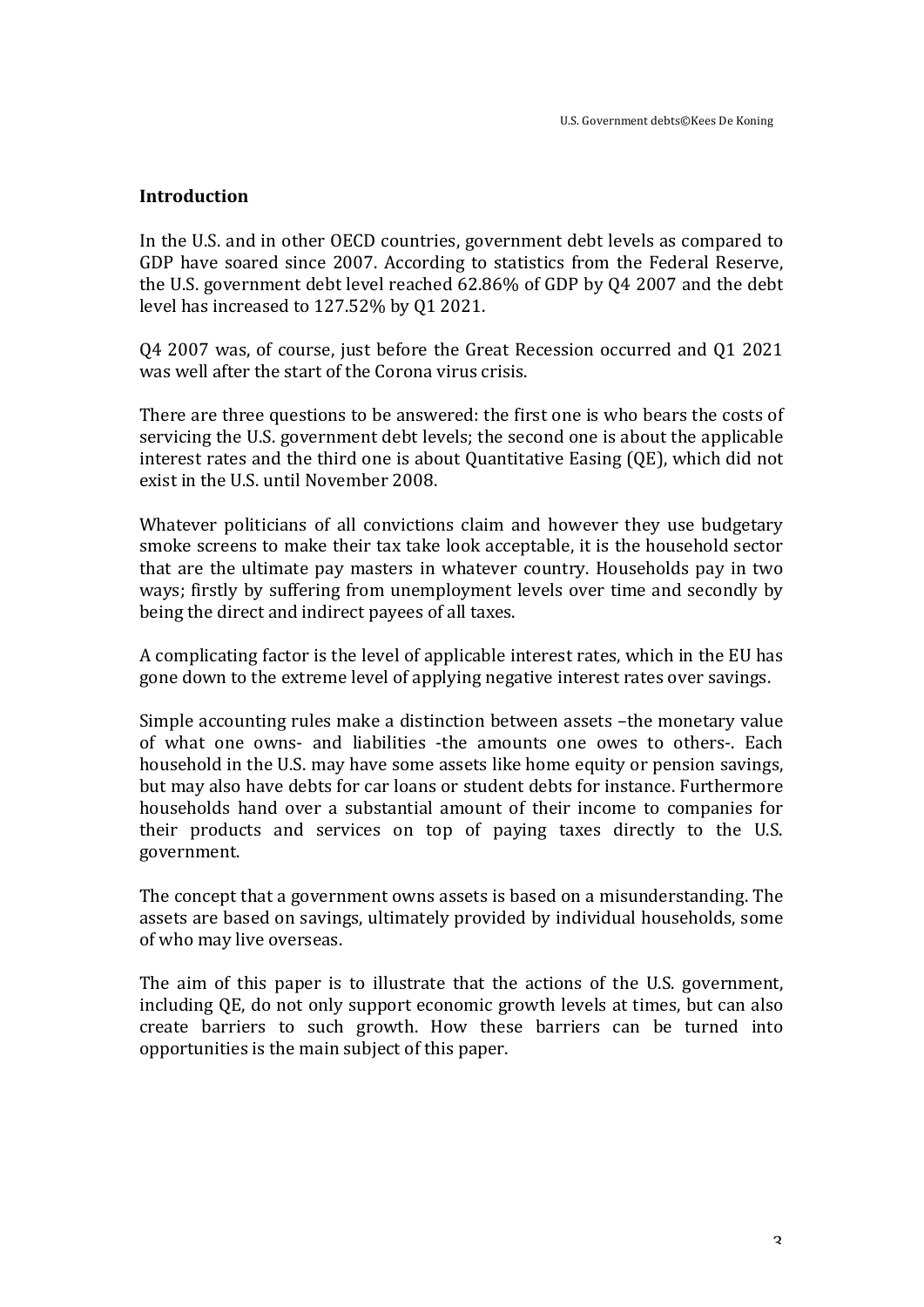## **1.** The U.S. government debt position

Over the period 2007 to 2021 the U.S. Federal Government expenditure has increased from  $$2.988$  trillion in  $04$  2007 to  $$8.201$  trillion for 01 2021. These figures are quarterly figures based on an annual level of expenditure.<sup>1</sup> Over this period the U.S. current expenditure has grown by just over 2.7 times over a 14vear period.

U.S. outstanding government debt has increased from \$8.85 trillion as per O1 2007 to \$27.7 trillion per Q1 2021.<sup>2</sup> This debt has increased by 3.13 times over this period.

The U.S. Bureau of Economic Analysis (BEA) produces statistics which show how much the U.S. owns overseas and how much its overseas liabilities are. Over the period  $2011$  to  $2021$ , the external balance has swung heavily in favour of foreigners owning a growing level of U.S. assets<sup>3</sup>. At the end of the first quarter 2021 the deficit had grown to \$14.32 trillion, while in 2012 (earliest statistics) the deficit was \$4.66 trillion.

Quantitative Easing by the Federal Reserve (QE) was started in November 2008. Its balance sheet at the time showed assets of \$901 billion. Since that date QE has expanded and contracted, but has ultimately added \$7.3 trillion, when it reached \$8.202 trillion as of the week ending July 12, 2021<sup>4</sup>. The QE amounts have multiplied over this period. The outstanding QE amount of \$7.3 trillion far outstrips the Federal Government tax receipts in 2020 of \$2.076 trillion.

QE exercises provide the U.S. government with funds that it would other wise have to get from U.S. households and/or from abroad. The Federal Reserve -as a creditor- has claims on the U.S. government, which are equal to 3.5 years of the latest total annual tax receipts of the Federal Government.

What has changed since 2007, is that the two fund providers: overseas lenders to the U.S. Government and the Federal Reserve through QE activities have collectively provided over  $£17$  trillion over the last 12 years. One may also conclude that the U.S. government, irrespective of their political background, decided to keep its tax levels well below expenditure ones.

The hope or expectation that these funding sources will continue to deliver over the next 12 years may or may not come through.

 

<sup>1</sup> https://fred.stlouisfed.org/series/FGEXPND

<sup>2</sup> https://fred.stlouisfed.org/series/GFDEBTN/

<sup>3</sup> https://www.bea.gov/news/2021/us-international-investment-position-firstquarter-2021-year-2020-and-annual-update

<sup>&</sup>lt;sup>4</sup> https://www.federalreserve.gov/monetarypolicy/bst\_recenttrends.htm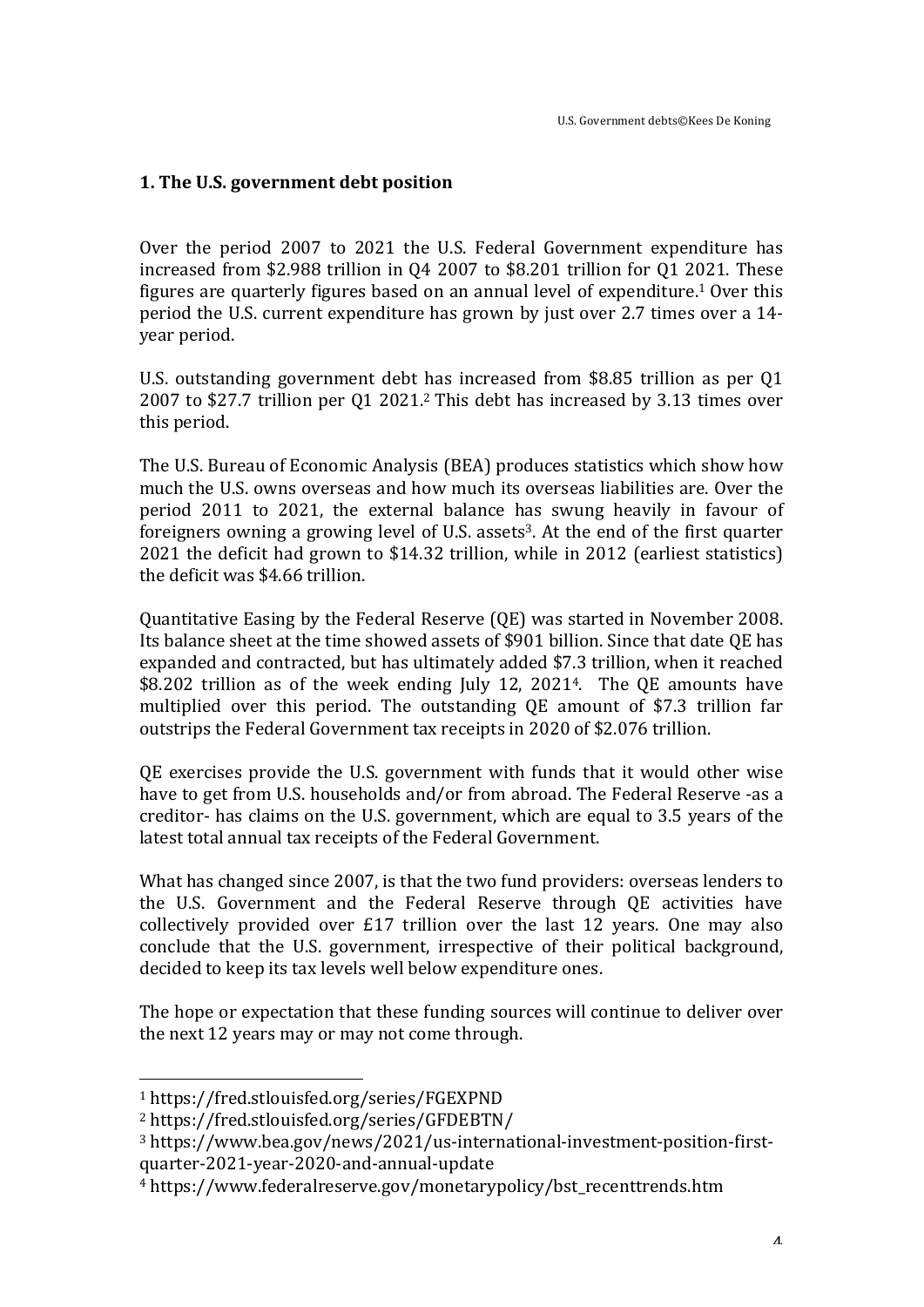# **2. Changing inflation levels and the U.S. government debt position**

Between 2007 and today, the base economic situation for the U.S. has fundamentally changed. U.S. government debt levels have increased significantly; government-funding levels have relied on funding sources such as cross-border funding and on QE, thereby avoiding having to ask private households and corporates to pay higher tax levels. This situation is unlikely to continue and at some stage the fiscal stimulus is likely to slow down and higher tax levels might need to be applied.

On top of this, the possibility that inflation levels will remain low has become increasingly doubtful. The widely held expectation is for an increase in consumer price inflation levels over the coming few years. If such increases are realized, the costs of funding the government debt will go up, not because of a higher level of debt, but on basis that the market price for each borrowed U.S. dollar will be expected to rise.

There are several events that could contribute to such a change in circumstances. The rapid improvement in demand levels after the stagnation period due to the corona virus worldwide is likely to lead to supply shortages. World oil prices are increasing. Shipping costs are rising fast as many containers are in the wrong places. Car manufacturers are experiencing a shortage of semi-conductors. There are other factors, like climate change that may require substantial government resources.

There is also the non-financial sector corporate debt situation as published by the Federal Reserve<sup>5</sup>. Corporate debt has increased from \$3.3 trillion by Q4 2007 to \$7.4 trillion by the end of Q1 2021. A major corporate casualty could quickly spread to others.

A different solution is both necessary and viable.

One might consider the current economic structure first. The recovery in the U.S. economy that currently is happening relies on high levels of debt, of which a major part has been funded from overseas and from QE. To rely on overseas funding for an ever-increasing level creates risks to the stability of the U.S. dollar and thereby to the U.S. economy.

To continue to rely on a forever expanding level of QE might ultimately be counter productive. One cannot possibly foresee that QE would fund five or more years of total government expenditure levels.

<u> 1989 - Jan Samuel Barbara, politik eta politik eta politik eta politik eta politik eta politik eta politik e</u>

<sup>5</sup> https://fred.stlouisfed.org/series/NCBDBIQ027S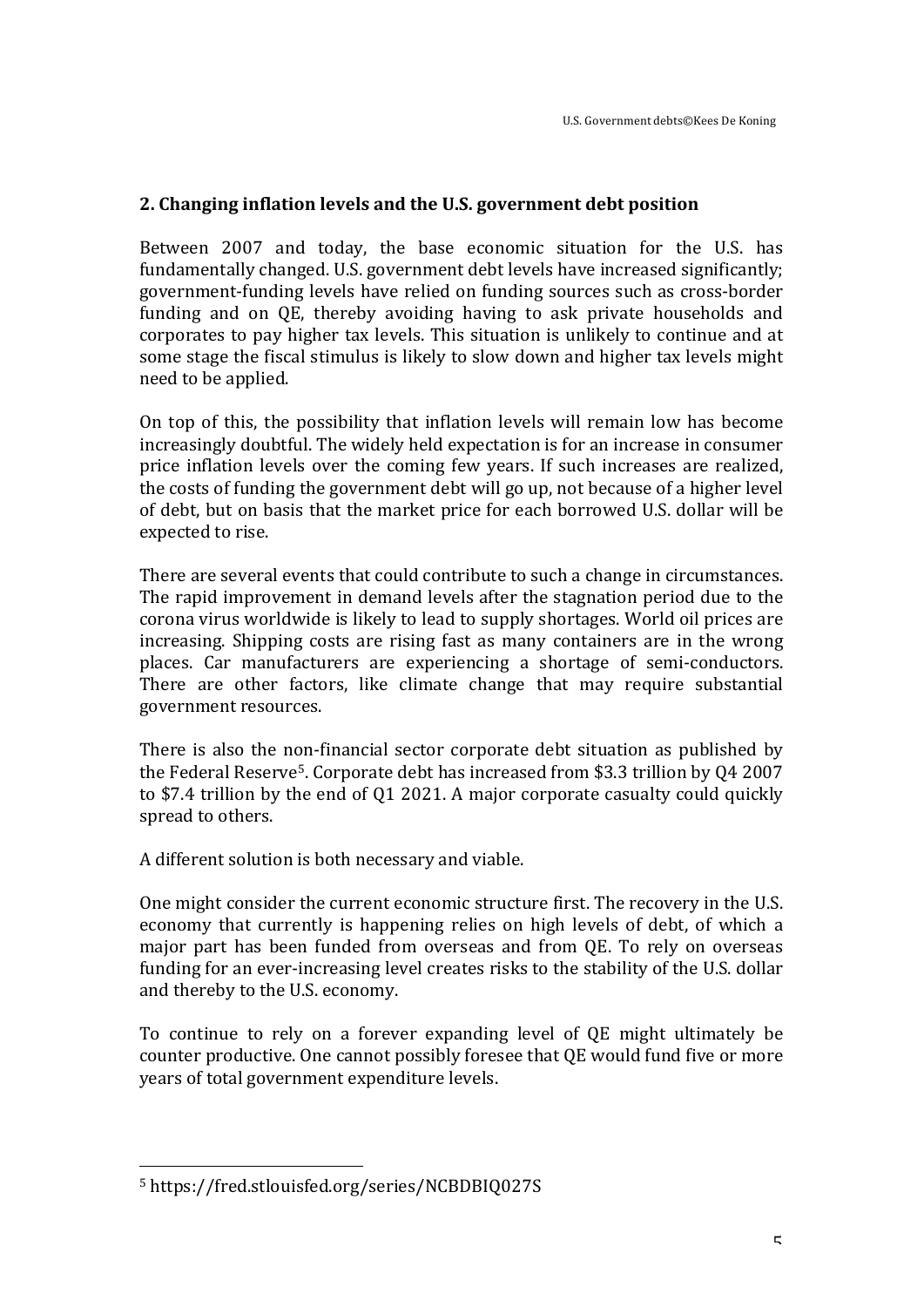# **3.** The savings-borrowing dilemma for the U.S.

The funding strategies of the U.S. government, including the co-operation of the Federal Reserve, has meant that it relied on an increasing level of support from overseas fund suppliers and from the funding via OE from the Federal Reserve.

How sustainable is this? The gap between U.S. government expenditure and tax receipts will need to be reduced at some time in the future. Any substantial fiscal transfer from households and/or companies through increased taxes will lead to a slow down in economic growth levels. Both households and companies will experience reduced cash flows and it is likely to be only a matter of time before companies will reduce the intake of new workers and unemployment levels will likely increase. 

There is however one savings instrument that has fared well during the period in question, especially since 2012: the household owners equity level as built up in homes<sup>6</sup>. In Q1 2012 a low point was reached at \$8.27 trillion, but this equity level has grown to hit  $$22.735$  trillion as at 01 2021.

In this households' owners equity status lies a potential indirect solution to the funding position of the U.S. government.

The U.S. Government relies for its funding on tax revenues, on QE and on overseas buyers of its government bonds. Tax revenue levels are running far below the needs for the economy. The Houses of Congress might wish to return to a more normalized status, especially after the occurrence of the Corona Virus pandemic. The latter occurrence has led to increased government expenditure levels and a further deteriorating level of U.S. government debt to GDP levels.

At the same time, private household wealth, especially the wealth levels concentrated in homes has seen a 275% growth since 2012.

Would it be too much to ask households to help grow the economy, not by paying higher taxes, but by applying a system that makes it attractive for households to temporarily use some of their own savings incorporated in their own homes?

<u> 1989 - Jan Samuel Barbara, politik eta politik eta politik eta politik eta politik eta politik eta politik e</u>

<sup>6</sup> https://fred.stlouisfed.org/series/OEHRENWBSHNO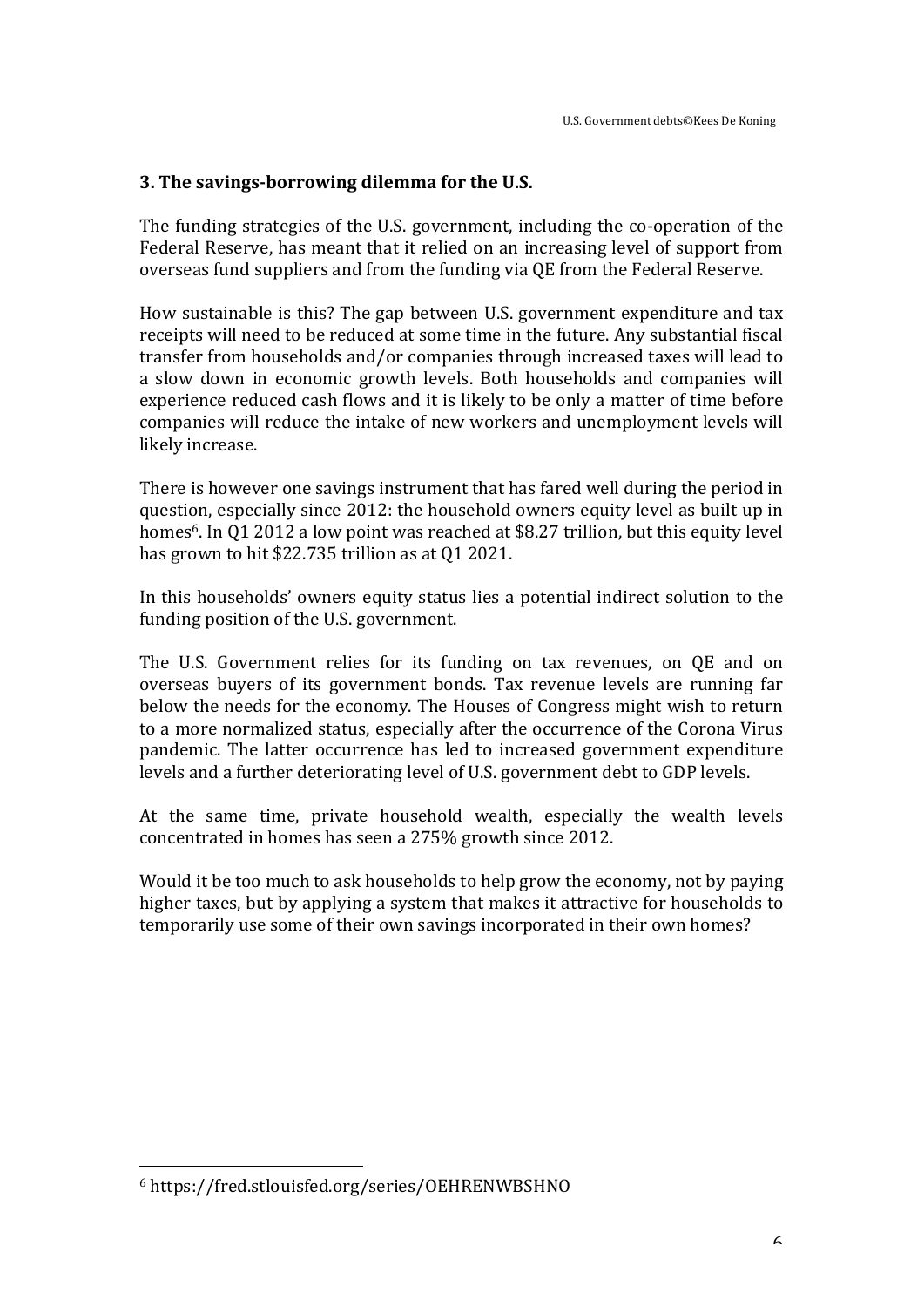# **3.1 Some weaknesses in economic theories**

The annual level of demand in an economy is usually assessed through the adding up of: consumption expenditure, investments, government expenditure and the difference between the import and export level for a country.

So far there is nothing unusual in this.

However, the influence of savings as a postponement of expenditure method is not properly taken into account in this simple adding up formula. The two main sources of household savings are in the form of savings for a future pension and in home equity savings. According to the  $OECD<sup>7</sup>$ , the percentage of savings for a future pension in the U.S. was  $85.8\%$  of the 2019 GDP of \$21.48 trillion. This represents \$18.4 trillion in pension savings alone. On top of this, as mentioned above, the home equity level had grown to  $$22.735$  trillion as per Q1 2021.

In 2020, the U.S. economy had a negative growth level of -3.5%, which led to a total GDP of \$20.7 trillion.

The two savings categories: pension savings and home equity together were more than twice the total GDP amount for  $2020$ . In  $2020$ , the U.S. Government expenditure level of GDP reached 44% due to the corona crisis. In 2019 this percentage was  $35.68\%$ . One easy conclusion is that  $44\%$  of \$20.7 trillion equals \$9.1 trillion. The two savings levels together added up to 4.5 times the total U.S. government expenditure level in 2020.

Hence, it is fair to conclude that the strong financial position of U.S. households in comparison to the U.S. Government's income and expenditure levels indicate that there might be different solutions for enhancing economic growth levels. Such different solution could make a better use of household's savings. The obvious category is home equity levels, as pension savings are clearly for use in the retirement stage of life. In previous papers by this author: MPRA paper 105110, MPRA paper 105708, MPRA paper 106528 and MPRA paper 108239, the concept of Quantitative Easing Home Equity (QEHE) was already introduced.

# **3.2 Some considerations about QEHE:**

#### **The why question**

 

From a macro-economic point of view, using home equity savings as a source of funding for stimulating economic growth levels must have clear advantages over a continued use of government borrowings. The most significant difference is a timing issue. Government borrowings rely on a repayment structure, affecting

<sup>7</sup> https://stats.oecd.org/Index.aspx?DatasetCode=PNNI\_NEW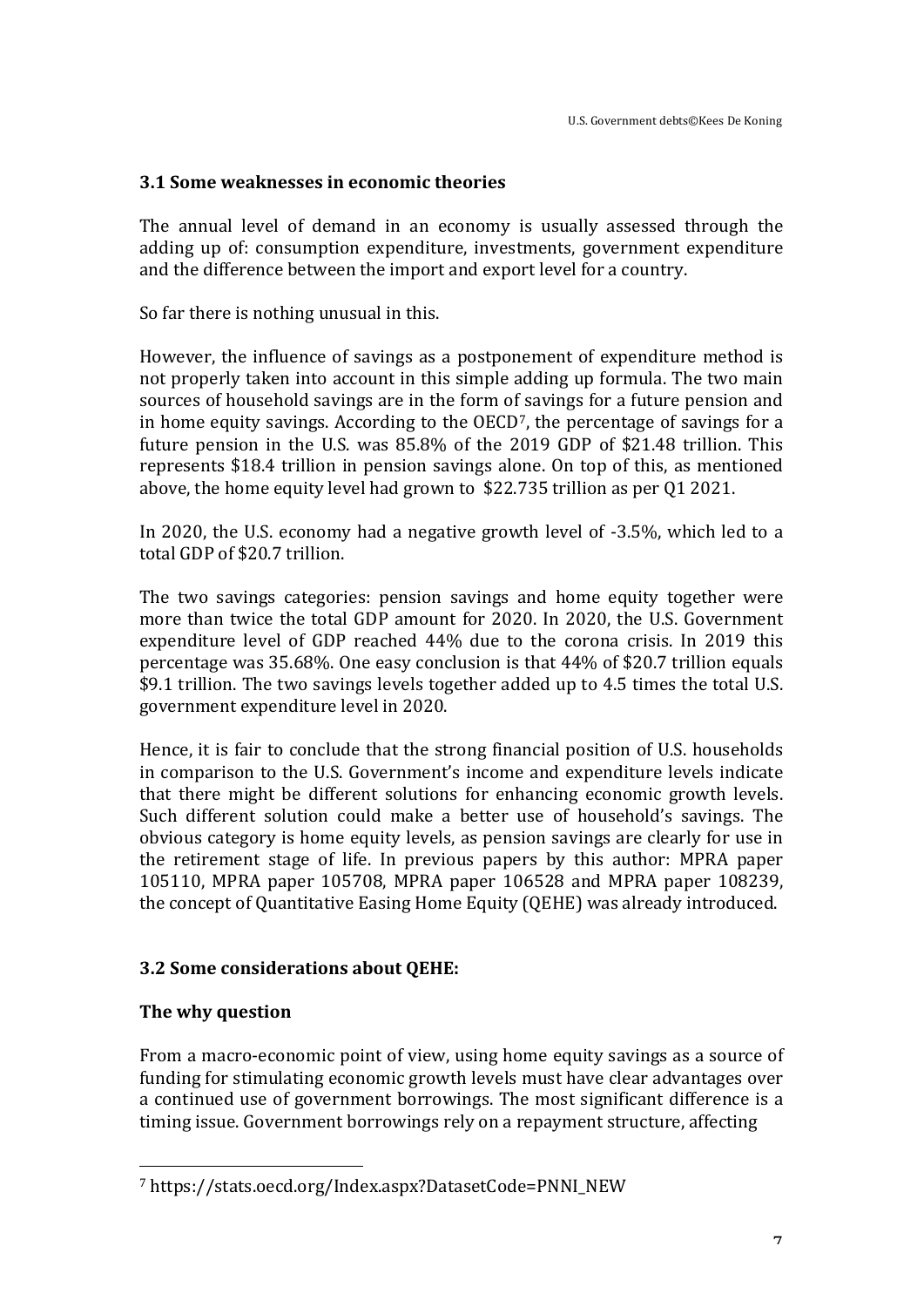households and corporates, for a long period in the future. The day that it is decided to raise taxes will inevitably start a process of a loss of incomes for both households and companies. The reverse is true for using home equity savings. These savings were made in the past. Releasing some of these savings in the current period, of course reduces the level of savings built up. However in doing so, households can enjoy the benefits of such savings totally for themselves. Increased tax levels will reduce households and companies' income levels. QEHE will help the U.S. economy to grow, without the overhang of tax rises.

The question should be: What is an appropriate level of home equity release against the background of the absorption capacity of the business sector benefitting from such release. One would not wish to overdo it and create more bottlenecks or higher inflation levels.

The U.S. government has enough economic models at its disposal to forecast the outcome, in case \$1, \$2, or \$3 trillion of home equity would be converted into current spending over a relatively brief period of time.

If the choice would be made to use some of the accumulated home equity levels in the U.S., the question could be raised of how to encourage households to do so. The system, as applied in the U.K. for instance, allows private financial companies to offer loan capital to the homeowner. Such structure basically defeats the purpose of the exercise as it implies handing over home equity and turning it into a mortgage equivalent loan.

In the U.S., the current viable method is to sell one's home and move to a smaller home or to a different State where house prices are lower. Again that is not a viable option for the many households who need to go to work, not too far from where the home is. After the Great Recession, quite a few homeowners, especially the ones in the bottom 50% of households, had to move to trailer parks on the outskirts of cities. It took this 50% group of households some 10 years, -from 2007 to 2017-, before they had returned to the same level of home equity as before the Great Recession. QEHE helps to avoid such long drawn out recovery periods.

The answer to the "why use home equity" question follows easily from the above.

Firstly a tax level increase, whether for corporates or for individual households or for both, is a method that is retroactive. Such taxes will attempt to recoup past government spending levels and thereby will lower the spending power of households in the current period.

The spending by a household out of its own (home equity) savings for its own use will lower the savings levels, but with the result that household expenditures will reach a level above its current income levels, without doing any harm to their current income level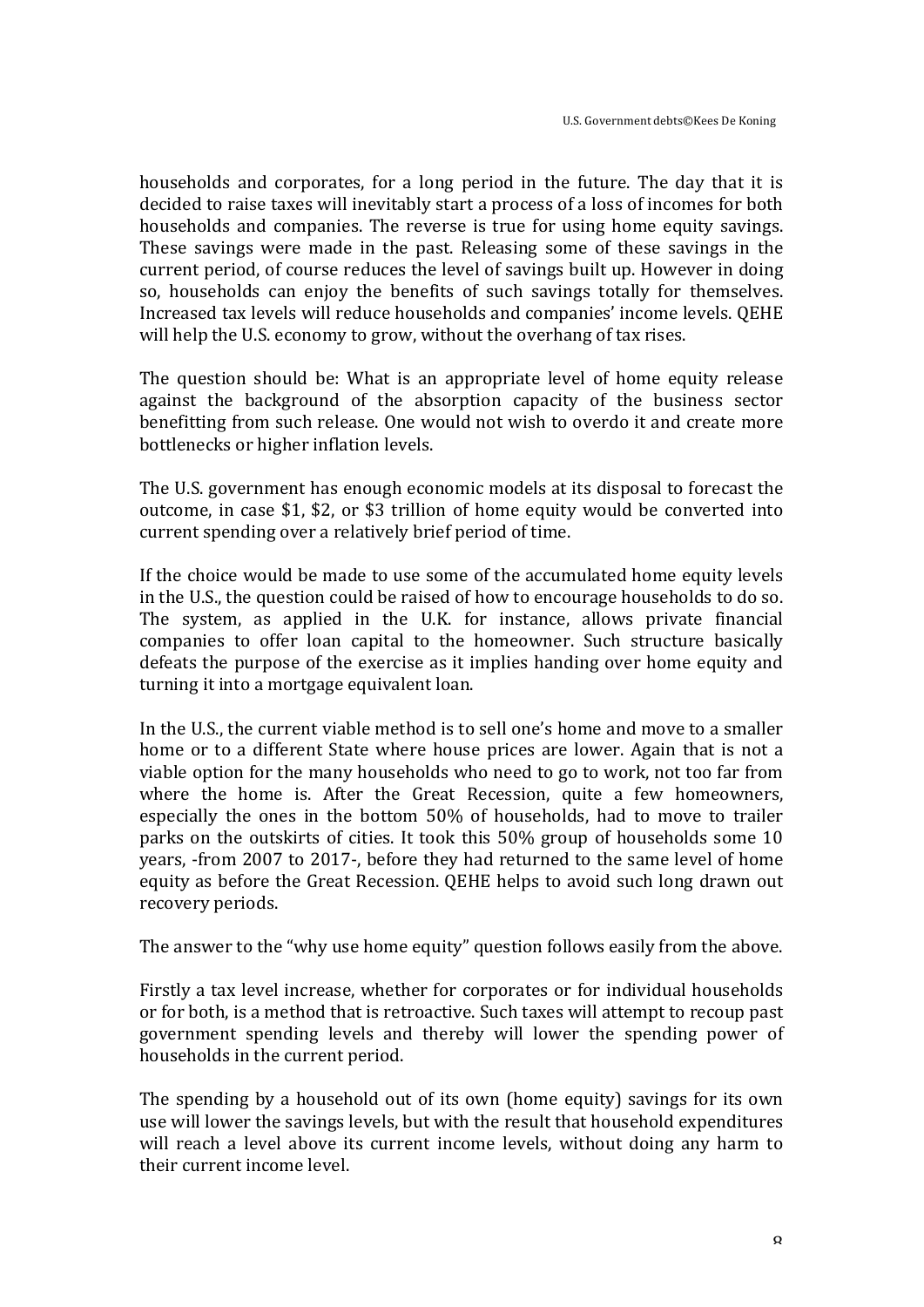### **3.3 The How Question**

To turn home equity as a savings amount into a debt title, as is practiced in the U.K., is an economically speaking unattractive method.

The key is to keep households home equity savings as a savings category. The private sector represented by banks and other financial institutions are incapable of achieving such structure. When a household has a cash surplus and deposits such amounts in a bank account, the household accepts that the financial institution uses these funds to on-lend such funds to other households, companies or to the government to make a return on such savings. Banks, as profit oriented private sector companies, cannot operate without such onlending structure.

This is where the potential role of the Federal Reserve comes in. The Fed can create money as it has done for the U.S. government. The current draw back is that such money creation postpones the moment that tax levels become equal to government expenditure levels again.

If a method were created, whereby the Federal Reserve could turn such home equity savings into cash –albeit on a temporary basis- then households would be able to spend more in the current period. Household's annual income levels would be bolstered by a small part of their home equity savings levels.

The U.S. is in a fortunate position that there are state sponsored entities that have a long experience of dealing with individual households and their home financing. There are the state sponsored 7300 Federal Home Loan Banks for instance, which have as their objective to support mortgage lending and related community investments. Further another three substantial and state sponsored entities are in existence: Freddie Mac, Fannie Mae and Ginny Mae. To seek the help of these organizations will be vital for the success of QEHE.

If the Federal Reserve would shift its focus from QE (funding the U.S. Government) to QEHE and start funding households via the above distribution channels at  $0\%$  costs to the household, it would achieve the aim of using some home equity savings for increased personal expenditure over and above a households' income levels. This method would help increase the demand levels, without the threat of future tax increases.

In its new role –if accepted- the Fed will act as the supplier of funds in a quantity and with the speed that it regards to be the optimal level for each coming period. The Fed would naturally oversee the overall management of the program. It could decide how to fund the state sponsored enterprises and when the household obligations need to start resaving. Secondly the rules dealing with existing lenders all need to be worked out.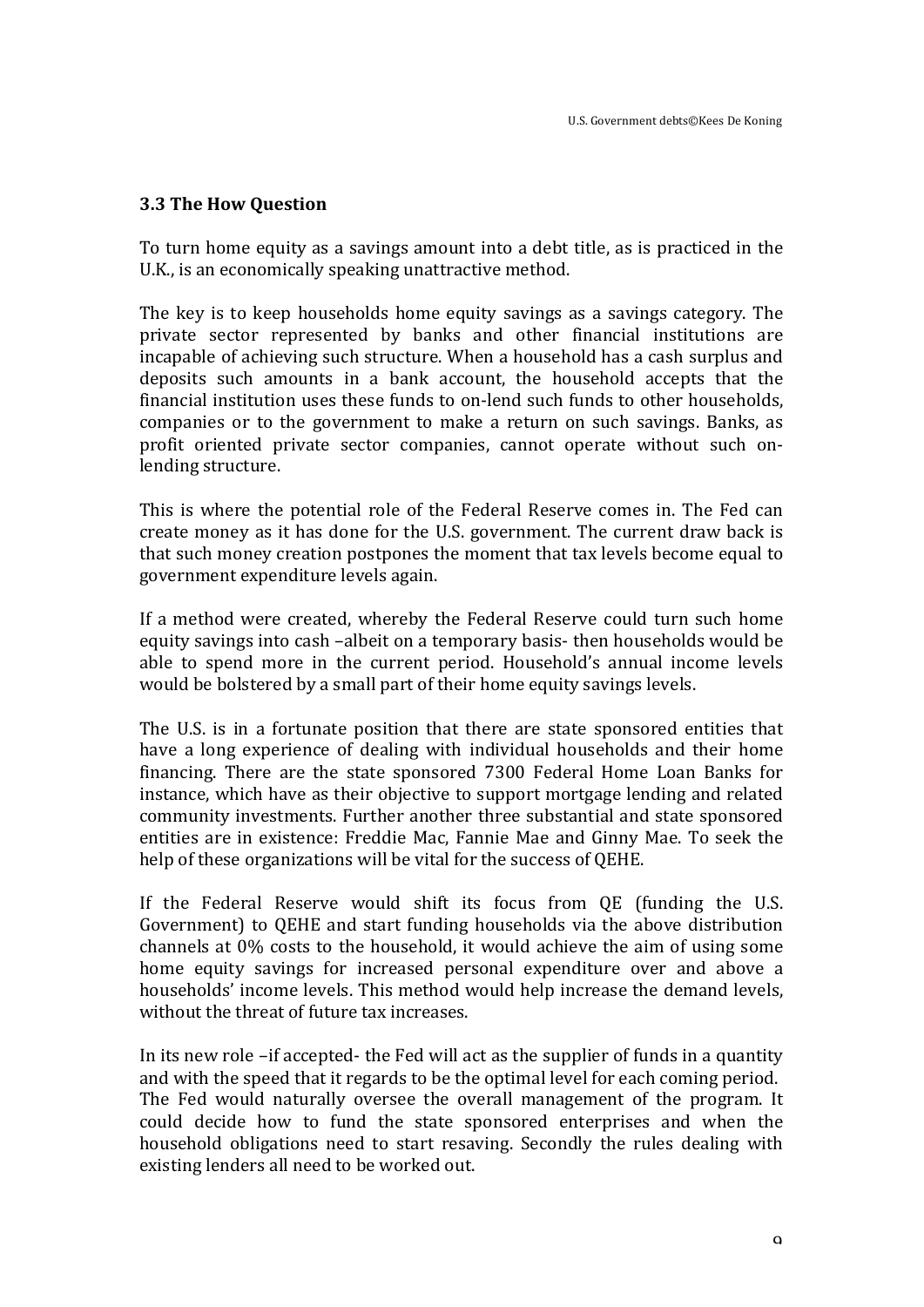It is suggested that households wishing to participate in the scheme could apply to any of above state sponsored enterprises. A contract between the household and the enterprise would be the foundation for the action. Three elements need to be decided: the funding of the State sponsored enterprises for this specific task, the level of home equity to remain in a property and the eligibility of the homeowner for the scheme. Should landlords be excluded from the scheme?

### **4. Some conclusions**

In 2020, the Corona virus crisis has accelerated the U.S. government spending levels. The U.S. government deficit grew by \$3.2 trillion at a GDP level of \$20.94 trillion. This gap plus the ones from previous periods has created a government debt level equaling \$27.7 trillion. With 192.7 million households in 2020, the government debt per household can be assessed at \$143,746. In 2020, the U.S. households' median income level was  $$68,400$ . Therefore the government debt reflects a multiple of slightly over two years of the total income for households on a median income. At the current tax rates for a U.S. median household family, such median household would pay \$7,813 in Federal tax. With the current tax rates for a median household, it would take over 18 years to pay off the government debt, provided that the U.S. government would stop borrowing.

Of course, companies and households at higher income levels also pay tax but this simple calculation shows the reason why tax increases might not be the solution to the current economic state of affairs.

At this stage of the U.S. economy, one may wonder: Is it wise to reduce household incomes to pay for past government expenditure levels or might it not be better to chose the QEHE method as the best possible macro economic policy. The Federal Reserve could stimulate economic growth levels on basis of households' equity stakes in their homes. This action will help the U.S. Government to lower its levels of borrowings. For the banking sector QEHE will lower the credit risks on companies and households, as the economy will grow faster. The company sector will also be better off with higher demand levels from many households. Households will be better off with more money to spend and last but not least with better job prospects.

Kees De Koning

Chorleywood, U.K.

8th August 2021